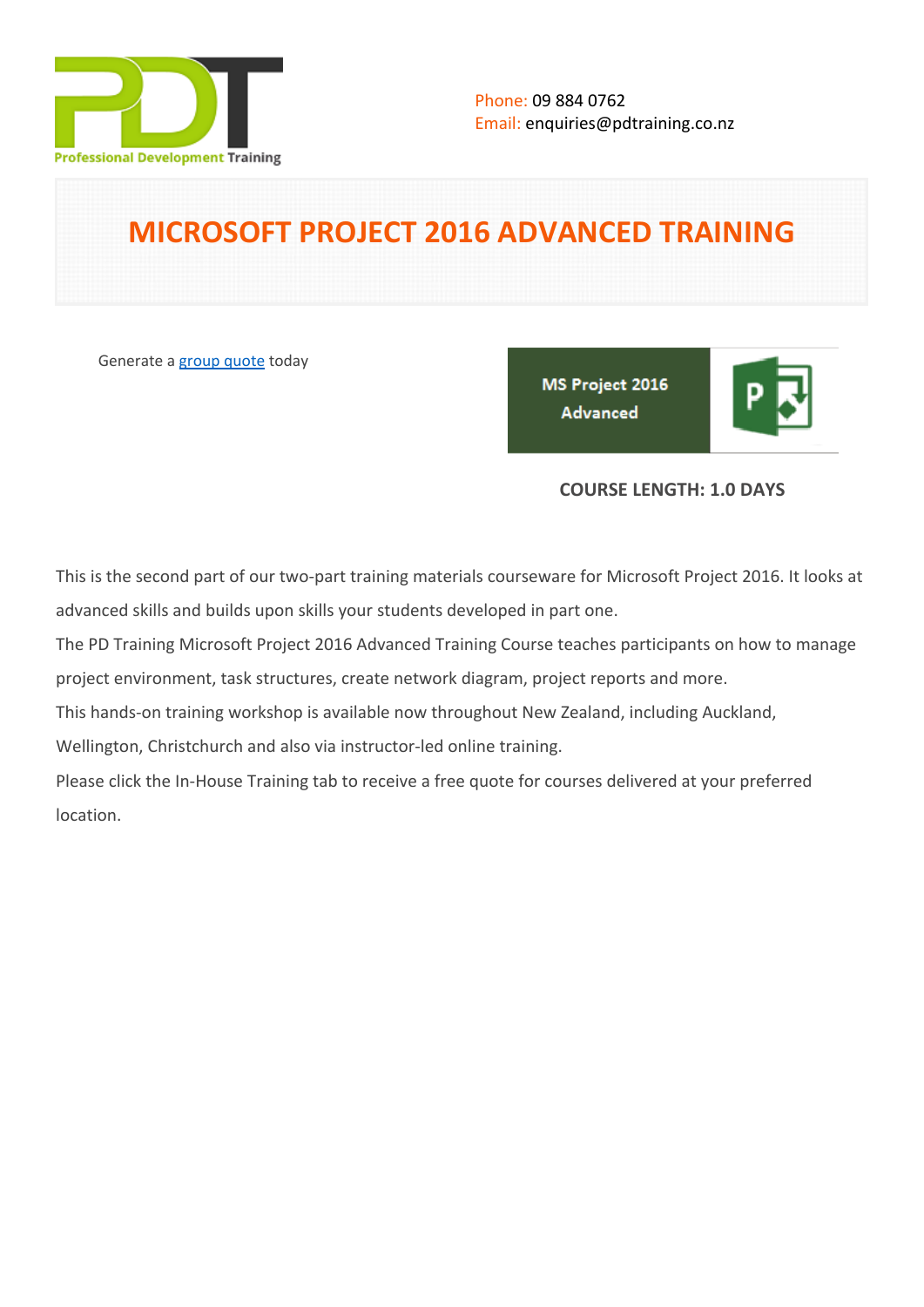#### **FOREWORD**

### **Managing the Project Environment**

Students will start in this lesson by learning how to link projects. They will then progress through learning how to create and user resource pools, how to baseline a project, how to work with custom fields, how to change project options and extend Project with apps.

#### **Managing Task Structures**

This lesson covers several topics. Here, your students will learn how to: change a task list, create a network diagram, manage the critical path, use lag and lead, update project work, and analyse earned value.

#### **Generating Project Views**

The four topics in this lesson are: Use View Commands, Use Existing Views, Create Custom Views, and Format and Share the Timeline View.

#### **Producing Project Reports**

Topics in this final lesson show students ways to: use existing reports and create custom ones, and export visual reports.

### **OUTCOMES**

Delegates should have a good working knowledge and understanding of the concepts covered in the Introduction.

### **After completing this course participants will be able to:**

- Manage the Project Environment
- Create and Use Resource Pools
- Manage Task Structures
- Create a Network Diagram
- Update Project Work
- Generate Project Views
- Use existing and Custom Views
- Format and Share the Timeline View
- Produce Project Reports
- Create Custom Reports
- Export Visual Reports

#### **MODULES**

**Lesson 1: Managing the Project Environment Lesson 2: Managing Task Structures**